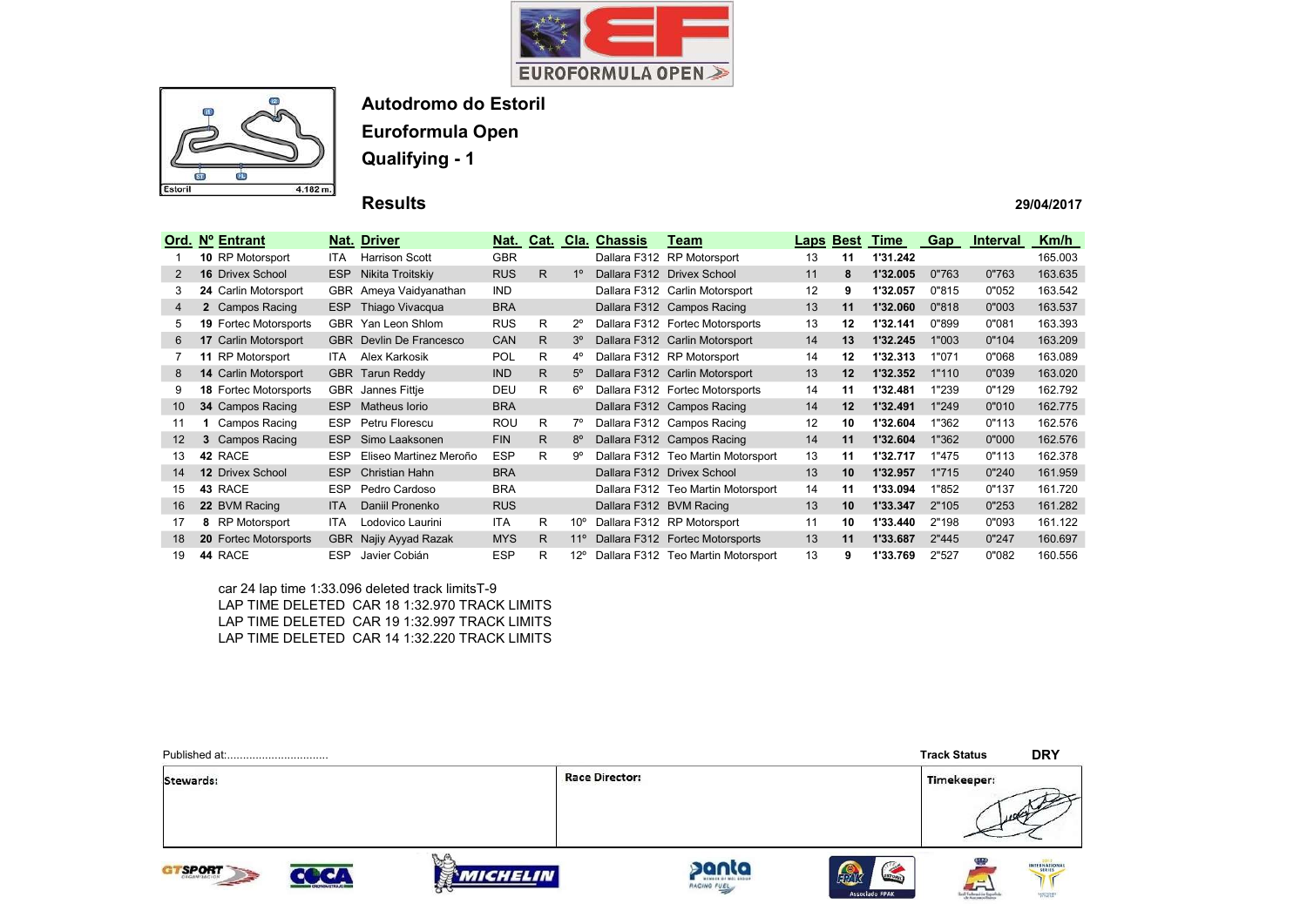



**Euroformula Open**

**Qualifying - 1**

### **LAP ANALYSIS**

| <b>Number</b> |                 | 1              |              |                 | $\overline{2}$ |              |                 | 3                      |              |                 | 8              |              |                 | 10             |              |
|---------------|-----------------|----------------|--------------|-----------------|----------------|--------------|-----------------|------------------------|--------------|-----------------|----------------|--------------|-----------------|----------------|--------------|
| Lap           | <b>Lap Time</b> | <b>Partial</b> | <b>Speed</b> | <b>Lap Time</b> | <b>Partial</b> | <b>Speed</b> | <b>Lap Time</b> | <b>Partial</b>         | <b>Speed</b> | <b>Lap Time</b> | <b>Partial</b> | <b>Speed</b> | <b>Lap Time</b> | <b>Partial</b> | <b>Speed</b> |
| $1a - 1$      | 0'26.408        | 0'26.408       | 209.303      | 0'22.848        | 0'22.848       | 175.896      | 0'23.229        | 0'23.229               | 196.364      | 0'21.933        | 0'21.933       | 225.000      | 0'20.922        | 0'20.922       | 233.767      |
| $1^a - 2$     | 1'16.565        | 0'50.157       |              | 1'10.893        | 0'48.045       |              | 1'13.563        | 0'50.334               |              | 1'10.236        | 0'48.303       |              | 1'08.748        | 0'47.826       |              |
| $1^a - 3$     | 1'46.092        | 0'29.527       |              | 1'39.982        | 0'29.089       |              | 1'43.291        | 0'29.728               |              | 1'40.383        | 0'30.147       |              | 1'45.417        | 0'36.669       | PIT          |
| $2^a - 1$     | 0'19.788        | 0'19.788       | 226.416      | 0'19.644        | 0'19.644       | 229.300      | 0'19.936        | 0'19.936               | 226.416      | 0'19.660        | 0'19.660       | 230.278      | 2'04.317        | 2'04.317       |              |
| $2^a - 2$     | 1'05.146        | 0'45.358       |              | 1'07.447        | 0'47.803       |              | 1'05.536        | 0'45.600               |              | 1'05.439        | 0'45.779       |              | 2'56.309        | 0'51.992       |              |
| $2^a - 3$     | 1'33.669        | 0'28.523       |              | 1'37.590        | 0'30.143       |              | 1'34.376        | 0'28.840               |              | 1'34.572        | 0'29.133       |              | 3'26.316        | 0'30.007       |              |
| $3^a - 1$     | 0'19.463        | 0'19.463       | 227.369      | 0'19.511        | 0'19.511       | 229.300      | 0'19.743        | 0'19.743               | 226.416      | 0'19.446        | 0'19.446       | 230.278      | 0'20.737        | 0'20.737       | 230.278      |
| $3^a - 2$     | 1'04.749        | 0'45.286       |              | 1'04.581        | 0'45.070       |              | 1'05.087        | 0'45.344               |              | 1'05.461        | 0'46.015       |              | 1'07.470        | 0'46.733       |              |
| $3^a - 3$     | 1'33.393        | 0'28.644       |              | 1'33.079        | 0'28.498       |              | 1'34.495        | 0'29.408               |              | 1'34.672        | 0'29.211       |              | 1'35.709        | 0'28.239       |              |
| $4^a - 1$     | 0'19.376        | 0'19.376       | 228.814      | 0'19.348        | 0'19.348       | 231.264      | 0'19.699        | 0'19.699               | 227.849      | 0'19.366        | 0'19.366       | 231.760      | 0'19.138        | 0'19.138       | 232.759      |
| $4^a - 2$     | 1'04.327        | 0'44.951       |              | 1'04.225        | 0'44.877       |              | 1'04.954        | 0'45.255               |              | 1'05.062        | 0'45.696       |              | 1'03.964        | 0'44.826       |              |
| $4^a - 3$     | 1'33.826        | 0'29.499       |              | 1'32.631        | 0'28.406       |              | 1'33.718        | 0'28.764               |              | 1'34.253        | 0'29.191       |              | 1'32.451        | 0'28.487       |              |
| $5^a - 1$     | 0'19.370        | 0'19.370       | 228.330      | 0'19.346        | 0'19.346       | 228.814      | 0'19.641        | 0'19.641               | 227.369      | 0'20.440        | 0'20.440       | 211.351      | 0'19.072        | 0'19.072       | 234.783      |
| $5^a - 2$     | 1'05.055        | 0'45.685       |              | 1'04.448        | 0'45.102       |              | 1'05.975        | 0'46.334               |              | 1'07.660        | 0'47.220       |              | 1'06.556        | 0'47.484       |              |
| $5^a - 3$     | 1'40.262        | 0'35.207       | PIT          | 1'42.087        | 0'37.639       | PIT          | 1'43.310        | 0'37.335               | <b>PIT</b>   | 1'46.804        | 0'39.144       | PIT          | 1'36.149        | 0'29.593       |              |
| $6^a - 1$     | 11'34.811       | 11'34.811      |              | 9'29.305        | 9'29.305       |              | 9'17.758        | 9'17.758               |              | 5'17.082        | 5'17.082       |              | 0'19.204        | 0'19.204       | 232.258      |
| $6^a - 2$     | 12'24.084       | 0'49.273       |              | 10'18.803       | 0'49.498       |              | 10'08.501       | 0'50.743               |              | 6'06.808        | 0'49.726       |              | 1'04.093        | 0'44.889       |              |
| $6^a - 3$     | 12'54.447       | 0'30.363       |              | 10'49.863       | 0'31.060       |              | 10'38.566       | 0'30.065               |              | 6'37.892        | 0'31.084       |              | 1'32.236        | 0'28.143       |              |
| $7^a - 1$     | 0'19.493        | 0'19.493       | 228.330      | 0'21.738        | 0'21.738       | 185.249      | 0'20.743        | $\overline{0}$ '20.743 | 201.870      | 0'20.764        | 0'20.764       | 225.000      | 0'19.239        | 0'19.239       | 232.259      |
| $7^a - 2$     | 1'04.846        | 0'45.353       |              | 1'07.702        | 0'45.964       |              | 1'10.878        | 0'50.135               |              | 1'07.285        | 0'46.521       |              | 1'04.373        | 0'45.134       |              |
| $7^a - 3$     | 1'33.556        | 0'28.710       |              | 1'36.153        | 0'28.451       |              | 1'41.633        | 0'30.755               |              | 1'36.134        | 0'28.849       |              | 1'38.987        | 0'34.614       | PIT          |
| $8^a - 1$     | 0'19.218        | 0'19.218       | 230.278      | 0'19.189        | 0'19.189       | 232.259      | 0'19.443        | 0'19.443               | 231.760      | 0'19.180        | 0'19.180       | 232.759      | 6'10.193        | 6'10.193       |              |
| $8^a - 2$     | 1'04.166        | 0'44.948       |              | 1'04.225        | 0'45.036       |              | 1'04.786        | 0'45.343               |              | 1'04.834        | 0'45.654       |              | 7'02.146        | 0'51.953       |              |
| $8^a - 3$     | 1'32.614        | 0'28.448       |              | 1'32.456        | 0'28.231       |              | 1'33.331        | 0'28.545               |              | 1'33.614        | 0'28.780       |              | 7'32.122        | 0'29.976       |              |
| $9a - 1$      | 0'19.278        | 0'19.278       | 230.770      | 0'19.165        | 0'19.165       | 235.295      | 0'19.333        | 0'19.333               | 233.767      | 0'19.073        | 0'19.073       | 234.274      | 0'20.435        | 0'20.435       | 235.295      |
| $9a - 2$      | 1'04.191        | 0'44.913       |              | 1'03.883        | 0'44.718       |              | 1'04.344        | 0'45.011               |              | 1'04.678        | 0'45.605       |              | 1'07.878        | 0'47.443       |              |
| $9^a - 3$     | 1'32.604        | 0'28.413       |              | 1'32.155        | 0'28.272       |              | 1'32.988        | 0'28.644               |              | 1'33.440        | 0'28.762       |              | 1'36.502        | 0'28.624       |              |
| $10a - 1$     | 0'19.199        | 0'19.199       | 231.264      | 0'19.132        | 0'19.132       | 234.783      | 0'19.257        | 0'19.257               | 232.759      | 0'22.053        | 0'22.053       | 236.843      | 0'18.873        | 0'18.873       | 237.886      |
| $10^a - 2$    | 1'04.173        | 0'44.974       |              | 1'03.811        | 0'44.679       |              | 1'04.301        | 0'45.044               |              | 1'10.593        | 0'48.540       |              | 1'03.403        | 0'44.530       |              |
| $10^a - 3$    | 1'32.797        | 0'28.624       |              | 1'32.060        | 0'28.249       |              | 1'32.604        | 0'28.303               |              | 1'54.462        | 0'43.869       | PIT          | 1'31.242        | 0'27.839       |              |
| $11a - 1$     | 0'22.153        | 0'22.153       | 231.264      | 0'19.138        | 0'19.138       | 234.783      | 0'19.925        | 0'19.925               | 233.262      |                 |                |              | 0'18.850        | 0'18.850       | 237.886      |
| $11a - 2$     | 1'14.177        | 0'52.024       |              | 1'03.955        | 0'44.817       |              | 1'06.352        | 0'46.427               |              |                 |                |              | 1'03.476        | 0'44.626       |              |
| $11a - 3$     | 1'53.754        | 0'39.577       | PIT          | 1'32.448        | 0'28.493       |              | 1'35.323        | 0'28.971               |              |                 |                |              | 1'31.502        | 0'28.026       |              |
| $12a - 1$     |                 |                |              | 0'19.102        | 0'19.102       | 235.808      | 0'19.321        | 0'19.321               | 232.259      |                 |                |              | 0'18.982        | 0'18.982       | 238.938      |
| $12^a - 2$    |                 |                |              | 1'04.063        | 0'44.961       |              | 1'04.672        | 0'45.351               |              |                 |                |              | 1'04.107        | 0'45.125       |              |
| $12^a - 3$    |                 |                |              | 1'47.244        | 0'43.181       | PIT          | 1'33.131        | 0'28.459               |              |                 |                |              | 1'40.578        | 0'36.471       | PIT          |
| $13a - 1$     |                 |                |              |                 |                |              | 0'20.632        | 0'20.632               | 219.513      |                 |                |              |                 |                |              |
| $13^a - 2$    |                 |                |              |                 |                |              | 1'09.133        | 0'48.501               |              |                 |                |              |                 |                |              |
| $13^a - 3$    |                 |                |              |                 |                |              | 1'51.419        | 0'42.286               | PIT          |                 |                |              | 5'35.213        | 5'35.213       | <b>PIT</b>   |

| <b>Ideal Lap</b> |          |          | <b>Ideal Lap</b> |          | <b>Ideal Lap</b> |          | <b>Ideal Lap</b> | <b>Ideal Lap</b> |          |
|------------------|----------|----------|------------------|----------|------------------|----------|------------------|------------------|----------|
| 0'19.199         | 0'19.199 | 0'19.102 | 0'19.102         | 0'19.257 | 0'19.257         | 0'19.073 | 0'19.073         | 0'18.850         | 0'18.850 |
| 1'04.112         | 0'44.913 | 1'03.781 | 0'44.679         | 1'04.268 | 0'45.011         | 1'04.678 | 0'45.605         | 1'03.380         | 0'44.530 |
| 1'32.525         | 0'28.413 | 1'32.012 | 0'28.231         | 1'32.571 | 0'28.303         | 1'33.440 | 0'28.762         | 1'31.219         | 0'27.839 |

|          | <b>Ideal Best Lap</b> |  |  |  |  |  |  |  |  |  |  |
|----------|-----------------------|--|--|--|--|--|--|--|--|--|--|
| 0'18.850 | 0'18.850              |  |  |  |  |  |  |  |  |  |  |
| 1'03.380 | 0'44.530              |  |  |  |  |  |  |  |  |  |  |
| 1'31.219 | 0'27.839              |  |  |  |  |  |  |  |  |  |  |

 $\overline{c}$ 











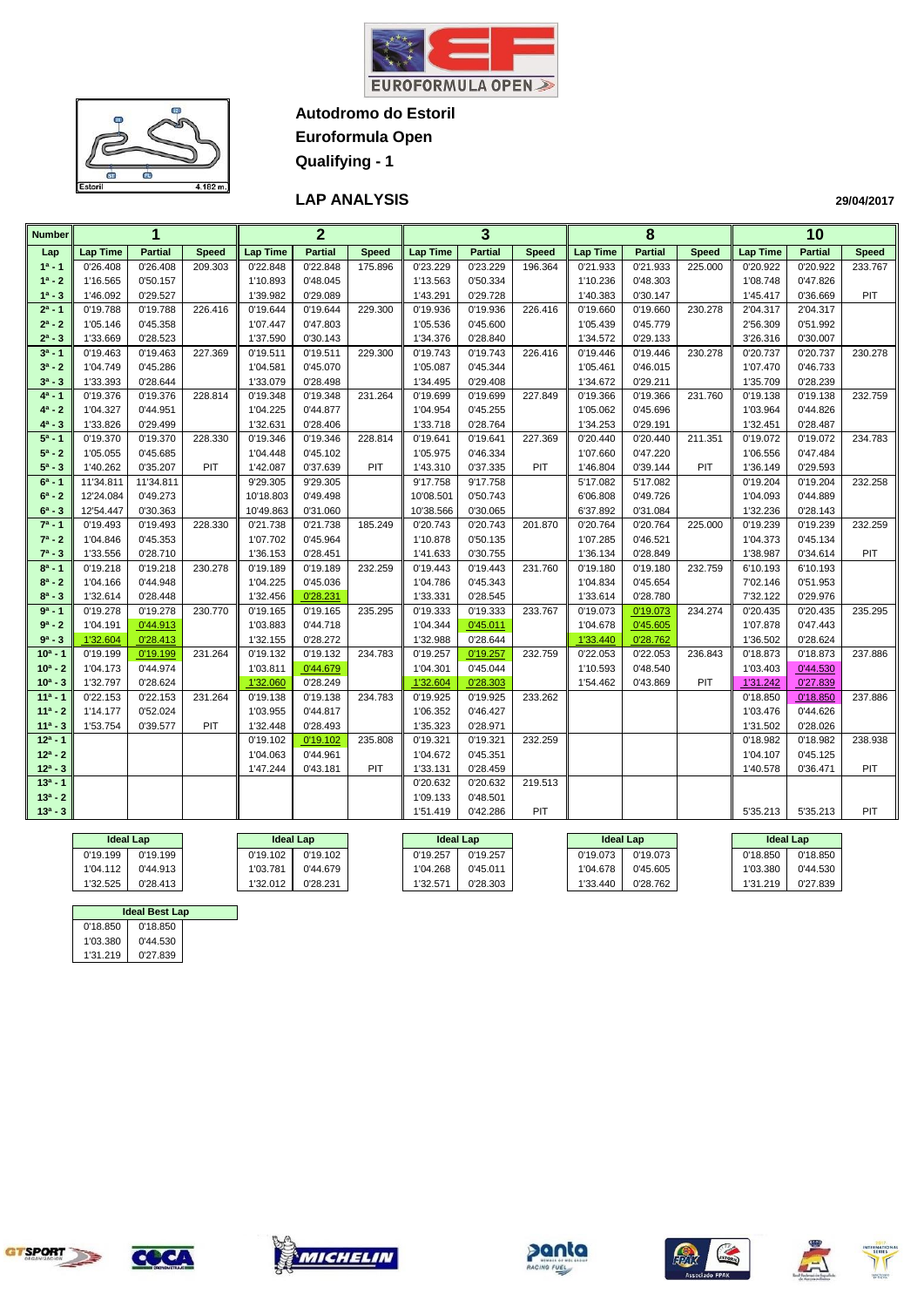



**Euroformula Open**

**Qualifying - 1**

### **LAP ANALYSIS**

| <b>Number</b> |                 | 11             |              |                 | $\overline{12}$ |              |                 | 14             |              |                 | 16             |              |                 | 17             |              |
|---------------|-----------------|----------------|--------------|-----------------|-----------------|--------------|-----------------|----------------|--------------|-----------------|----------------|--------------|-----------------|----------------|--------------|
| Lap           | <b>Lap Time</b> | <b>Partial</b> | <b>Speed</b> | <b>Lap Time</b> | <b>Partial</b>  | <b>Speed</b> | <b>Lap Time</b> | <b>Partial</b> | <b>Speed</b> | <b>Lap Time</b> | <b>Partial</b> | <b>Speed</b> | <b>Lap Time</b> | <b>Partial</b> | <b>Speed</b> |
| $1^a - 1$     | 0'20.307        | 0'20.307       | 228.330      | 0'23.017        | 0'23.017        | 197.441      | 0'22.785        | 0'22.785       | 222.681      | 0'20.661        | 0'20.661       | 217.742      | 0'21.611        | 0'21.611       | 201.870      |
| $1^a - 2$     | 1'07.825        | 0'47.518       |              | 1'15.867        | 0'52.850        |              | 1'17.375        | 0'54.590       |              | 1'08.186        | 0'47.525       |              | 1'09.340        | 0'47.729       |              |
| $1^a - 3$     | 1'43.964        | 0'36.139       | PIT          | 1'45.814        | 0'29.947        |              | 1'47.140        | 0'29.765       |              | 1'37.071        | 0'28.885       |              | 1'38.452        | 0'29.112       |              |
| $2^a - 1$     | 2'02.153        | 2'02.153       |              | 0'19.759        | 0'19.759        | 229.300      | 0'19.837        | 0'19.837       | 226.416      | 0'19.461        | 0'19.461       | 226.891      | 0'19.605        | 0'19.605       | 228.814      |
| $2^a - 2$     | 2'53.062        | 0'50.909       |              | 1'05.816        | 0'46.057        |              | 1'05.479        | 0'45.642       |              | 1'04.967        | 0'45.506       |              | 1'05.076        | 0'45.471       |              |
| $2^a - 3$     | 3'25.796        | 0'32.734       |              | 1'34.647        | 0'28.831        |              | 1'34.836        | 0'29.357       |              | 1'33.892        | 0'28.925       |              | 1'34.097        | 0'29.021       |              |
| $3^a - 1$     | 0'20.443        | 0'20.443       | 231.264      | 0'19.568        | 0'19.568        | 229.788      | 0'19.557        | 0'19.557       | 228.814      | 0'19.349        | 0'19.349       | 228.814      | 0'19.498        | 0'19.498       | 230.278      |
| $3^a - 2$     | 1'13.776        | 0'53.333       |              | 1'05.183        | 0'45.615        |              | 1'04.803        | 0'45.246       |              | 1'04.444        | 0'45.095       |              | 1'04.697        | 0'45.199       |              |
| $3^a - 3$     | 1'43.169        | 0'29.393       |              | 1'33.779        | 0'28.596        |              | 1'33.553        | 0'28.750       |              | 1'32.959        | 0'28.515       |              | 1'33.379        | 0'28.682       |              |
| $4^a - 1$     | 0'20.918        | 0'20.918       | 233.767      | 0'19.460        | 0'19.460        | 230.770      | 0'19.458        | 0'19.458       | 229.300      | 0'19.338        | 0'19.338       | 233.767      | 0'19.380        | 0'19.380       | 230.770      |
| $4^a - 2$     | 1'06.548        | 0'45.630       |              | 1'04.918        | 0'45.458        |              | 1'04.541        | 0'45.083       |              | 1'07.003        | 0'47.665       |              | 1'04.448        | 0'45.068       |              |
| $4^a - 3$     | 1'35.237        | 0'28.689       |              | 1'42.306        | 0'37.388        |              | 1'33.094        | 0'28.553       |              | 1'43.572        | 0'36.569       | PIT          | 1'33.035        | 0'28.587       |              |
| $5^a - 1$     | 0'19.300        | 0'19.300       | 233.262      | 0'19.551        | 0'19.551        | 227.369      | 0'19.341        | 0'19.341       | 231.264      | 10'10.026       | 10'10.026      |              | 0'19.278        | 0'19.278       | 230.770      |
| $5^a - 2$     | 1'04.296        | 0'44.996       |              | 1'05.194        | 0'45.643        |              | 1'04.506        | 0'45.165       |              | 11'06.609       | 0'56.583       |              | 1'04.505        | 0'45.227       |              |
| $5^a - 3$     | 1'32.745        | 0'28.449       |              | 1'46.059        | 0'40.865        | PIT          | 1'43.008        | 0'38.502       | PIT          | 11'37.726       | 0'31.117       |              | 1'40.997        | 0'36.492       | <b>PIT</b>   |
| $6^a - 1$     | 0'19.261        | 0'19.261       | 231.264      | 8'58.521        | 8'58.521        |              | 10'37.726       | 10'37.726      |              | 0'20.610        | 0'20.610       | 223.603      | 10'36.475       | 10'36.475      |              |
| $6^a - 2$     | 1'04.147        | 0'44.886       |              | 9'49.869        | 0'51.348        |              | 11'28.692       | 0'50.966       |              | 1'09.328        | 0'48.718       |              | 11'27.877       | 0'51.402       |              |
| $6^a - 3$     | 1'32.814        | 0'28.667       |              | 10'20.918       | 0'31.049        |              | 11'58.797       | 0'30.105       |              | 1'38.055        | 0'28.727       |              | 11'57.984       | 0'30.107       |              |
| $7^a - 1$     | 0'20.037        | 0'20.037       | 230.770      | 0'20.628        | 0'20.628        | 225.000      | 0'21.070        | 0'21.070       | 201.870      | 0'19.076        | 0'19.076       | 232.259      | 0'21.015        | 0'21.015       | 199.262      |
| $7^a - 2$     | 1'06.435        | 0'46.398       |              | 1'09.414        | 0'48.786        |              | 1'10.927        | 0'49.857       |              | 1'03.850        | 0'44.774       |              | 1'09.630        | 0'48.615       |              |
| $7^a - 3$     | 1'42.128        | 0'35.693       | PIT          | 1'38.583        | 0'29.169        |              | 1'43.383        | 0'32.456       |              | 1'32.005        | 0'28.155       |              | 1'38.517        | 0'28.887       |              |
| $8^a - 1$     | 5'48.078        | 5'48.078       |              | 0'19.256        | 0'19.256        | 233.767      | 0'19.222        | 0'19.222       | 232.258      | 0'19.033        | 0'19.033       | 233.262      | 0'19.191        | 0'19.191       | 231.264      |
| $8^a - 2$     | 6'41.067        | 0'52.989       |              | 1'04.622        | 0'45.366        |              | 1'04.071        | 0'44.849       |              | 1'03.708        | 0'44.675       |              | 1'04.179        | 0'44.988       |              |
| $8^a - 3$     | 7'11.121        | 0'30.054       |              | 1'32.997        | 0'28.375        |              | 1'32.543        | 0'28.472       |              | 1'32.054        | 0'28.346       |              | 1'32.745        | 0'28.566       |              |
| $9a - 1$      | 0'19.849        | 0'19.849       | 236.843      | 0'19.247        | 0'19.247        | 234.274      | 0'19.142        | 0'19.142       | 234.274      | 0'19.060        | 0'19.060       | 233.262      | 0'19.084        | 0'19.084       | 232.759      |
| $9^a - 2$     | 1'08.190        | 0'48.341       |              | 1'04.549        | 0'45.302        |              | 1'03.817        | 0'44.675       |              | 1'03.807        | 0'44.747       |              | 1'03.930        | 0'44.846       |              |
| $9^a - 3$     | 1'37.135        | 0'28.945       |              | 1'32.957        | 0'28.408        |              | 1'32.220        | 0'28.403       |              | 1'32.256        | 0'28.449       |              | 1'32.441        | 0'28.511       |              |
| $10^{a} - 1$  | 0'19.051        | 0'19.051       | 237.886      | 0'19.307        | 0'19.307        | 232.759      | 0'19.154        | 0'19.154       | 233.262      | 0'19.152        | 0'19.152       | 233.262      | 0'19.104        | 0'19.104       | 232.759      |
| $10^a - 2$    | 1'04.011        | 0'44.960       |              | 1'04.638        | 0'45.331        |              | 1'08.652        | 0'49.498       |              | 1'04.277        | 0'45.125       |              | 1'03.905        | 0'44.801       |              |
| $10^a - 3$    | 1'32.395        | 0'28.384       |              | 1'33.170        | 0'28.532        |              | 1'37.355        | 0'28.703       |              | 1'41.270        | 0'36.993       | PIT          | 1'32.315        | 0'28.410       |              |
| $11a - 1$     | 0'18.989        | 0'18.989       | 237.363      | 0'19.427        | 0'19.427        | 233.262      | 0'19.123        | 0'19.123       | 233.262      |                 |                |              | 0'19.136        | 0'19.136       | 232.759      |
| $11a - 2$     | 1'04.000        | 0'45.011       |              | 1'05.398        | 0'45.971        |              | 1'04.047        | 0'44.924       |              |                 |                |              | 1'03.876        | 0'44.740       |              |
| $11a - 3$     | 1'32.313        | 0'28.313       |              | 1'34.039        | 0'28.641        |              | 1'32.352        | 0'28.305       |              |                 |                |              | 1'32.325        | 0'28.449       |              |
| $12^a - 1$    | 0'19.107        | 0'19.107       | 238.411      | 0'22.523        | 0'22.523        | 184.301      | 0'22.690        | 0'22.690       | 182.433      |                 |                |              | 0'19.056        | 0'19.056       | 233.767      |
| $12^a - 2$    | 1'04.302        | 0'45.195       |              | 1'16.987        | 0'54.464        |              | 1'11.448        | 0'48.758       |              |                 |                |              | 1'03.902        | 0'44.846       |              |
| $12^a - 3$    | 1'32.665        | 0'28.363       |              | 2'01.439        | 0'44.452        | PIT          | 1'50.621        | 0'39.173       | PIT          |                 |                |              | 1'32.245        | 0'28.343       |              |
| $13a - 1$     | 0'20.273        | 0'20.273       | 234.274      |                 |                 |              |                 |                |              |                 |                |              | 0'19.700        | 0'19.700       | 233.767      |
| $13^a - 2$    | 1'06.417        | 0'46.144       |              |                 |                 |              |                 |                |              |                 |                |              | 1'06.574        | 0'46.874       |              |
| $13^a - 3$    | 1'43.289        | 0'36.872       | PIT          |                 |                 |              |                 |                |              |                 |                |              | 1'46.254        | 0'39.680       | PIT          |

| <b>Ideal Lap</b> |          |          | <b>Ideal Lap</b> |          | <b>Ideal Lap</b> | <b>Ideal Lap</b> |          | <b>Ideal Lap</b> |          |
|------------------|----------|----------|------------------|----------|------------------|------------------|----------|------------------|----------|
| 0'18.989         | 0'18.989 | 0'19.247 | 0'19.247         | 0'19.123 | 0'19.123         | 0'19.033         | 0'19.033 | 0'19.056         | 0'19.056 |
| 1'03.875         | 0'44.886 | 1'04.549 | 0'45.302         | 1'03.798 | 0'44.675         | 1'03.708         | 0'44.675 | 1'03.796         | 0'44.740 |
| 1'32.188         | 0'28.313 | 1'32.924 | 0'28.375         | 1'32.103 | 0'28.305         | 1'31.863         | 0'28.155 | 1'32.139         | 0'28.343 |

|          |          | <b>Ideal Best Lap</b> |  |  |  |  |  |  |  |  |  |  |
|----------|----------|-----------------------|--|--|--|--|--|--|--|--|--|--|
| 0'18.850 | 0'18.850 |                       |  |  |  |  |  |  |  |  |  |  |
| 1'03.380 | 0'44.530 |                       |  |  |  |  |  |  |  |  |  |  |
| 1'31.219 | 0'27.839 |                       |  |  |  |  |  |  |  |  |  |  |











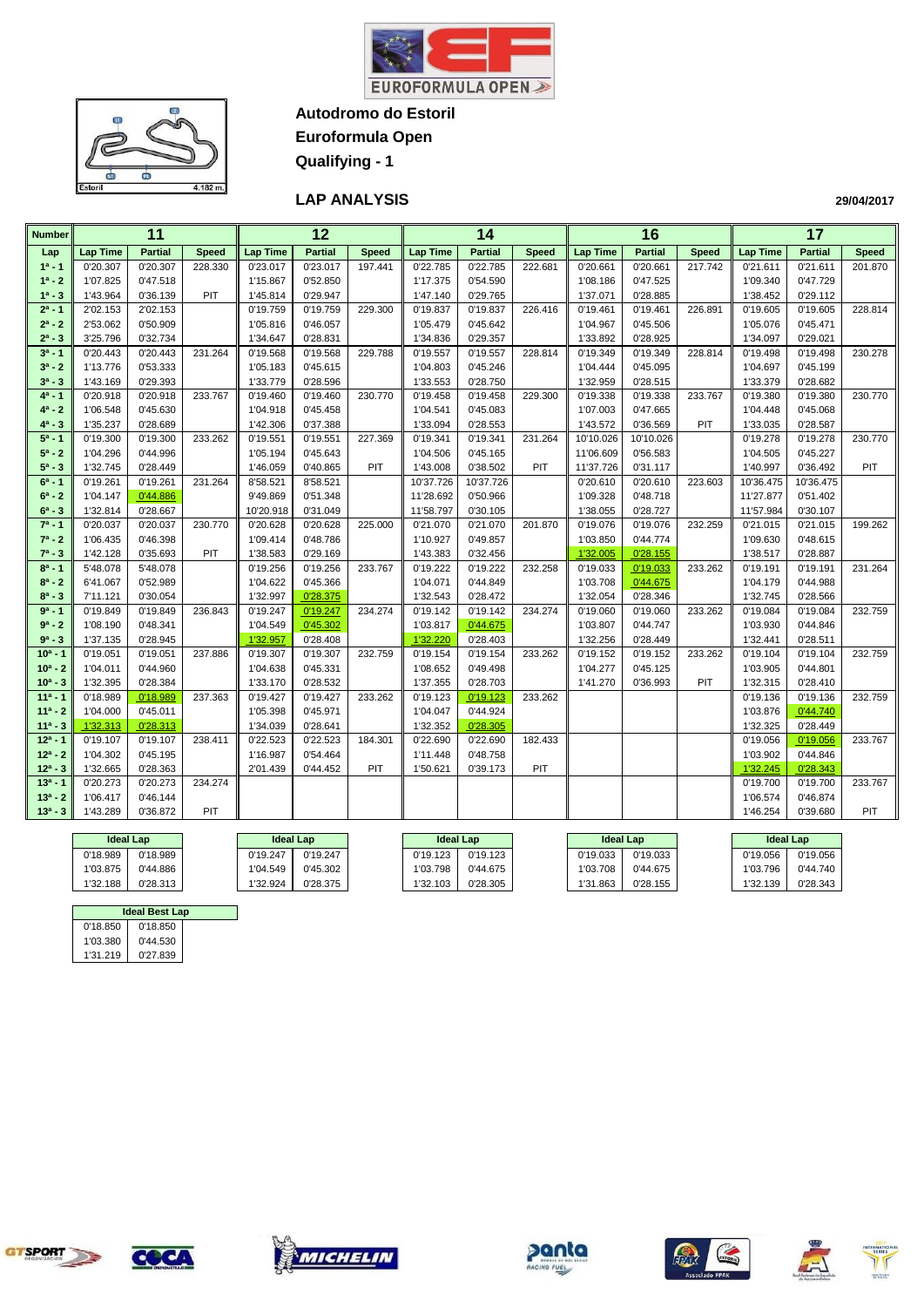



**Euroformula Open**

**Qualifying - 1**

### **LAP ANALYSIS**

| <b>Number</b> |                 | 18             |              |                 | $\overline{19}$ |              |                 | $\overline{20}$ |              |                 | $\overline{22}$ |              |                 | 24             |              |
|---------------|-----------------|----------------|--------------|-----------------|-----------------|--------------|-----------------|-----------------|--------------|-----------------|-----------------|--------------|-----------------|----------------|--------------|
| Lap           | <b>Lap Time</b> | <b>Partial</b> | <b>Speed</b> | <b>Lap Time</b> | <b>Partial</b>  | <b>Speed</b> | <b>Lap Time</b> | <b>Partial</b>  | <b>Speed</b> | <b>Lap Time</b> | <b>Partial</b>  | <b>Speed</b> | <b>Lap Time</b> | <b>Partial</b> | <b>Speed</b> |
| $1a - 1$      | 0'21.751        | 0'21.751       | 212.181      | 0'21.337        | 0'21.337        | 220.409      | 0'23.802        | 0'23.802        | 177.925      | 0'20.616        | 0'20.616        | 227.369      | 0'20.988        | 0'20.988       | 219.067      |
| $1^a - 2$     | 1'09.136        | 0'47.385       |              | 1'13.832        | 0'52.495        |              | 1'15.953        | 0'52.151        |              | 1'08.899        | 0'48.283        |              | 1'08.753        | 0'47.765       |              |
| $1^a - 3$     | 1'49.704        | 0'40.568       |              | 1'43.164        | 0'29.332        |              | 1'46.581        | 0'30.628        |              | 1'38.311        | 0'29.412        |              | 1'38.283        | 0'29.530       |              |
| $2^a - 1$     | 0'26.673        | 0'26.673       | 175.610      | 0'19.808        | 0'19.808        | 227.369      | 0'21.600        | 0'21.600        | 216.433      | 0'19.640        | 0'19.640        | 231.760      | 0'19.477        | 0'19.477       | 227.849      |
| $2^a - 2$     | 1'13.544        | 0'46.871       |              | 1'05.366        | 0'45.558        |              | 1'10.399        | 0'48.799        |              | 1'05.982        | 0'46.342        |              | 1'04.967        | 0'45.490       |              |
| $2^a - 3$     | 1'42.725        | 0'29.181       |              | 1'34.171        | 0'28.805        |              | 1'39.904        | 0'29.505        |              | 1'35.255        | 0'29.273        |              | 1'34.125        | 0'29.158       |              |
| $3^a - 1$     | 0'19.573        | 0'19.573       | 229.300      | 0'19.531        | 0'19.531        | 225.942      | 0'19.924        | 0'19.924        | 227.849      | 0'19.621        | 0'19.621        | 230.278      | 0'19.295        | 0'19.295       | 229.788      |
| $3^a - 2$     | 1'05.264        | 0'45.691       |              | 1'04.748        | 0'45.217        |              | 1'06.486        | 0'46.562        |              | 1'05.663        | 0'46.042        |              | 1'04.384        | 0'45.089       |              |
| $3^a - 3$     | 1'33.976        | 0'28.712       |              | 1'33.581        | 0'28.833        |              | 1'35.699        | 0'29.213        |              | 1'34.856        | 0'29.193        |              | 1'33.096        | 0'28.712       |              |
| $4^a - 1$     | 0'19.443        | 0'19.443       | 231.264      | 0'19.545        | 0'19.545        | 227.849      | 0'19.562        | 0'19.562        | 230.770      | 0'19.668        | 0'19.668        | 229.300      | 0'19.306        | 0'19.306       | 230.278      |
| $4^a - 2$     | 1'04.769        | 0'45.326       |              | 1'04.675        | 0'45.130        |              | 1'05.649        | 0'46.087        |              | 1'05.642        | 0'45.974        |              | 1'04.435        | 0'45.129       |              |
| $4^a - 3$     | 1'33.665        | 0'28.896       |              | 1'34.778        | 0'30.103        |              | 1'35.169        | 0'29.520        |              | 1'34.837        | 0'29.195        |              | 1'40.348        | 0'35.913       | PIT          |
| $5^a - 1$     | 0'19.352        | 0'19.352       | 230.770      | 0'19.557        | 0'19.557        | 228.330      | 0'19.618        | 0'19.618        | 228.814      | 0'19.647        | 0'19.647        | 229.788      | 12'21.741       | 12'21.741      |              |
| $5^a - 2$     | 1'04.637        | 0'45.285       |              | 1'04.656        | 0'45.099        |              | 1'05.612        | 0'45.994        |              | 1'05.663        | 0'46.016        |              | 13'12.252       | 0'50.511       |              |
| $5^a - 3$     | 1'33.357        | 0'28.720       |              | 1'33.317        | 0'28.661        |              | 1'35.013        | 0'29.401        |              | 1'44.432        | 0'38.769        | PIT          | 13'42.724       | 0'30.472       |              |
| $6^a - 1$     | 0'19.383        | 0'19.383       | 227.369      | 0'19.589        | 0'19.589        | 228.814      | 0'19.738        | 0'19.738        | 229.300      | 10'41.251       | 10'41.251       |              | 0'20.367        | 0'20.367       | 211.765      |
| $6^a - 2$     | 1'04.871        | 0'45.488       |              | 1'05.312        | 0'45.723        |              | 1'06.935        | 0'47.197        |              | 11'32.876       | 0'51.625        |              | 1'10.279        | 0'49.912       |              |
| $6^a - 3$     | 1'42.358        | 0'37.487       | PIT          | 1'40.414        | 0'35.102        | PIT          | 1'45.592        | 0'38.657        | PIT          | 12'02.462       | 0'29.586        |              | 1'42.094        | 0'31.815       |              |
| $7^a - 1$     | 7'47.071        | 7'47.071       |              | 8'34.757        | 8'34.757        |              | 8'41.633        | 8'41.633        |              | 0'20.454        | 0'20.454        | 233.767      | 0'19.082        | 0'19.082       | 232.259      |
| $7^a - 2$     | 8'35.579        | 0'48.508       |              | 9'30.077        | 0'55.320        |              | 9'33.953        | 0'52.320        |              | 1'10.327        | 0'49.873        |              | 1'03.921        | 0'44.839       |              |
| $7^a - 3$     | 9'05.960        | 0'30.381       |              | 10'01.191       | 0'31.114        |              | 10'04.997       | 0'31.044        |              | 1'43.378        | 0'33.051        |              | 1'32.319        | 0'28.398       |              |
| $8^a - 1$     | 0'20.507        | 0'20.507       | 222.223      | 0'21.900        | 0'21.900        | 199.262      | 0'21.560        | 0'21.560        | 205.715      | 0'19.370        | 0'19.370        | 234.274      | 0'18.930        | 0'18.930       | 234.783      |
| $8^a - 2$     | 1'08.249        | 0'47.742       |              | 1'11.151        | 0'49.251        |              | 1'09.323        | 0'47.763        |              | 1'04.972        | 0'45.602        |              | 1'03.678        | 0'44.748       |              |
| $8^a - 3$     | 1'37.082        | 0'28.833       |              | 1'39.706        | 0'28.555        |              | 1'38.999        | 0'29.676        |              | 1'33.607        | 0'28.635        |              | 1'32.057        | 0'28.379       |              |
| $9a - 1$      | 0'19.296        | 0'19.296       | 231.264      | 0'19.273        | 0'19.273        | 232.259      | 0'19.613        | 0'19.613        | 233.262      | 0'19.165        | 0'19.165        | 235.295      | 0'20.518        | 0'20.518       | 234.274      |
| $9a - 2$      | 1'04.513        | 0'45.217       |              | 1'04.541        | 0'45.268        |              | 1'05.320        | 0'45.707        |              | 1'04.621        | 0'45.456        |              | 1'08.057        | 0'47.539       |              |
| $9^a - 3$     | 1'32.970        | 0'28.457       |              | 1'33.035        | 0'28.494        |              | 1'34.251        | 0'28.931        |              | 1'33.347        | 0'28.726        |              | 1'36.851        | 0'28.794       |              |
| $10^a - 1$    | 0'19.136        | 0'19.136       | 232.759      | 0'19.226        | 0'19.226        | 233.767      | 0'19.277        | 0'19.277        | 234.783      | 0'19.177        | 0'19.177        | 234.783      | 0'18.988        | 0'18.988       | 233.262      |
| $10^a - 2$    | 1'04.029        | 0'44.893       |              | 1'04.259        | 0'45.033        |              | 1'04.920        | 0'45.643        |              | 1'06.768        | 0'47.591        |              | 1'03.639        | 0'44.651       |              |
| $10^a - 3$    | 1'32.481        | 0'28.452       |              | 1'32.600        | 0'28.341        |              | 1'33.687        | 0'28.767        |              | 1'35.909        | 0'29.141        |              | 1'32.097        | 0'28.458       |              |
| $11a - 1$     | 0'19.158        | 0'19.158       | 232.759      | 0'19.169        | 0'19.169        | 233.767      | 0'19.283        | 0'19.283        | 233.262      | 0'19.222        | 0'19.222        | 234.783      | 0'19.223        | 0'19.223       | 233.767      |
| $11a - 2$     | 1'04.301        | 0'45.143       |              | 1'03.931        | 0'44.762        |              | 1'05.567        | 0'46.284        |              | 1'04.932        | 0'45.710        |              | 1'04.476        | 0'45.253       |              |
| $11a - 3$     | 1'32.757        | 0'28.456       |              | 1'32.141        | 0'28.210        |              | 1'34.595        | 0'29.028        |              | 1'33.705        | 0'28.773        |              | 1'43.984        | 0'39.508       | PIT          |
| $12^a - 1$    | 0'19.333        | 0'19.333       | 233.767      | 0'19.524        | 0'19.524        | 235.808      | 0'19.302        | 0'19.302        | 233.262      | 0'20.693        | 0'20.693        | 229.300      |                 |                |              |
| $12a - 2$     | 1'04.259        | 0'44.926       |              | 1'06.156        | 0'46.632        |              | 1'05.811        | 0'46.509        |              | 1'08.682        | 0'47.989        |              |                 |                |              |
| $12^a - 3$    | 1'32.718        | 0'28.459       |              | 1'43.923        | 0'37.767        | PIT          | 1'46.434        | 0'40.623        | PIT          | 1'49.872        | 0'41.190        | PIT          |                 |                |              |
| $13a - 1$     | 0'21.232        | 0'21.232       | 200.372      |                 |                 |              |                 |                 |              |                 |                 |              |                 |                |              |
| $13^a - 2$    | 1'10.446        | 0'49.214       |              |                 |                 |              |                 |                 |              |                 |                 |              |                 |                |              |
| $13^a - 3$    | 1'50.652        | 0'40.206       | PIT          |                 |                 |              |                 |                 |              |                 |                 |              |                 |                |              |

|          | <b>Ideal Lap</b> |          | <b>Ideal Lap</b> |          | <b>Ideal Lap</b> | <b>Ideal Lap</b> |          | <b>Ideal Lap</b> |          |
|----------|------------------|----------|------------------|----------|------------------|------------------|----------|------------------|----------|
| 0'19.136 | 0'19.136         | 0'19.169 | 0'19.169         | 0'19.277 | 0'19.277         | 0'19.165         | 0'19.165 | 0'18.930         | 0'18.930 |
| 1'04.029 | 0'44.893         | 1'03.931 | 0'44.762         | 1'04.920 | 0'45.643         | 1'04.621         | 0'45.456 | 1'03.581         | 0'44.651 |
| 1'32.481 | 0'28.452         | 1'32.141 | 0'28.210         | 1'33.687 | 0'28.767         | 1'33.256         | 0'28.635 | 1'31.960         | 0'28.379 |

|          | <b>Ideal Best Lap</b> |  |
|----------|-----------------------|--|
| 0'18.850 | 0'18.850              |  |
| 1'03.380 | 0'44.530              |  |
| 1'31.219 | 0'27.839              |  |









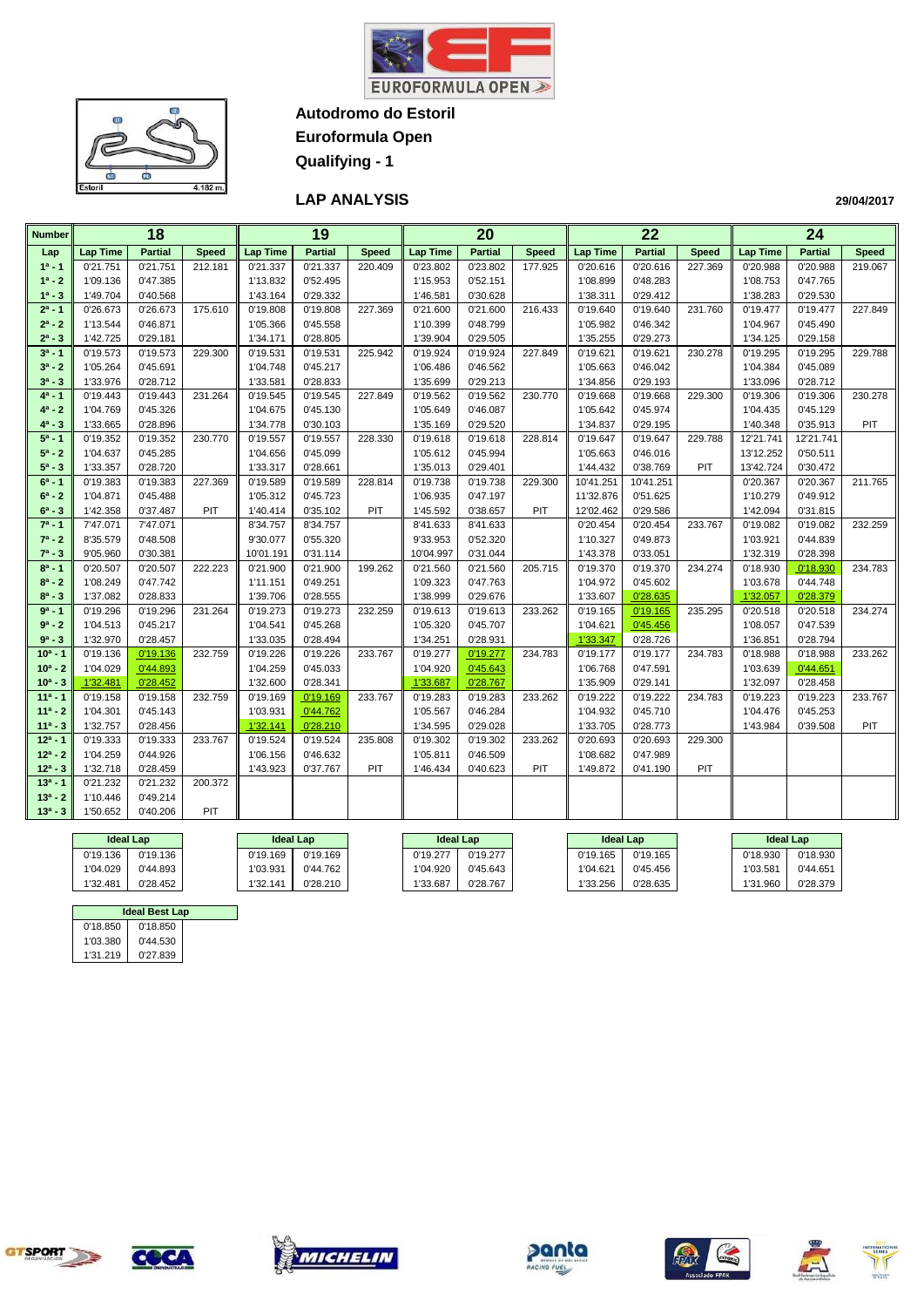

Le<br>S  $\bullet$ œ  $4.182 m$ Fetori

**Autodromo do Estoril Euroformula Open**

**Qualifying - 1**

### **LAP ANALYSIS**

| <b>Number</b> |                 | 34             |              |           | 42             |              |                 | 43             |              |           | 44             |              |
|---------------|-----------------|----------------|--------------|-----------|----------------|--------------|-----------------|----------------|--------------|-----------|----------------|--------------|
| Lap           | <b>Lap Time</b> | <b>Partial</b> | <b>Speed</b> | Lap Time  | <b>Partial</b> | <b>Speed</b> | <b>Lap Time</b> | <b>Partial</b> | <b>Speed</b> | Lap Time  | <b>Partial</b> | <b>Speed</b> |
| $1^a - 1$     | 0'22.758        | 0'22.758       | 197.441      | 0'21.559  | 0'21.559       | 214.712      | 0'21.707        | 0'21.707       | 208.093      | 0'22.612  | 0'22.612       | 204.934      |
| $1^a - 2$     | 1'12.210        | 0'49.452       |              | 1'11.153  | 0'49.594       |              | 1'14.013        | 0'52.306       |              | 1'11.852  | 0'49.240       |              |
| $1^a - 3$     | 1'41.352        | 0'29.142       |              | 1'40.983  | 0'29.830       |              | 1'43.931        | 0'29.918       |              | 1'42.305  | 0'30.453       |              |
| $2^a - 1$     | 0'19.601        | 0'19.601       | 227.369      | 0'19.839  | 0'19.839       | 227.849      | 0'19.639        | 0'19.639       | 228.814      | 0'20.295  | 0'20.295       | 229.788      |
| $2^a - 2$     | 1'05.291        | 0'45.690       |              | 1'05.515  | 0'45.676       |              | 1'05.524        | 0'45.885       |              | 1'06.228  | 0'45.933       |              |
| $2^a - 3$     | 1'34.083        | 0'28.792       |              | 1'34.832  | 0'29.317       |              | 1'34.662        | 0'29.138       |              | 1'35.450  | 0'29.222       |              |
| $3^a - 1$     | 0'19.463        | 0'19.463       | 227.849      | 0'19.803  | 0'19.803       | 231.264      | 0'19.478        | 0'19.478       | 231.264      | 0'19.683  | 0'19.683       | 227.369      |
| $3a - 2$      | 1'04.844        | 0'45.381       |              | 1'05.947  | 0'46.144       |              | 1'05.103        | 0'45.625       |              | 1'05.352  | 0'45.669       |              |
| $3^a - 3$     | 1'33.469        | 0'28.625       |              | 1'35.561  | 0'29.614       |              | 1'34.015        | 0'28.912       |              | 1'34.353  | 0'29.001       |              |
| $4^a - 1$     | 0'19.339        | 0'19.339       | 229.300      | 0'19.705  | 0'19.705       | 228.814      | 0'19.434        | 0'19.434       | 231.264      | 0'19.571  | 0'19.571       | 230.278      |
| $4^a - 2$     | 1'04.386        | 0'45.047       |              | 1'05.087  | 0'45.382       |              | 1'04.819        | 0'45.385       |              | 1'05.326  | 0'45.755       |              |
| $4^a - 3$     | 1'33.021        | 0'28.635       |              | 1'34.109  | 0'29.022       |              | 1'33.689        | 0'28.870       |              | 1'34.330  | 0'29.004       |              |
| $5^a - 1$     | 0'19.458        | 0'19.458       | 230.278      | 0'19.497  | 0'19.497       | 229.788      | 0'19.419        | 0'19.419       | 231.760      | 0'19.540  | 0'19.540       | 231.760      |
| $5^a - 2$     | 1'05.133        | 0'45.675       |              | 1'04.988  | 0'45.491       |              | 1'04.920        | 0'45.501       |              | 1'06.760  | 0'47.220       |              |
| $5^a - 3$     | 1'40.707        | 0'35.574       | PIT          | 1'33.956  | 0'28.968       |              | 1'34.205        | 0'29.285       |              | 1'40.331  | 0'33.571       | PIT          |
| $6^a - 1$     | 9'36.458        | 9'36.458       |              | 0'20.375  | 0'20.375       | 220.409      | 0'19.569        | 0'19.569       | 228.330      | 10'40.432 | 10'40.432      |              |
| $6^a - 2$     | 10'25.542       | 0'49.084       |              | 1'09.341  | 0'48.966       |              | 1'05.044        | 0'45.475       |              | 11'32.058 | 0'51.626       |              |
| $6^a - 3$     | 10'55.297       | 0'29.755       |              | 1'48.202  | 0'38.861       | PIT          | 1'38.337        | 0'33.293       | PIT          | 12'02.049 | 0'29.991       |              |
| $7^a - 1$     | 0'20.965        | 0'20.965       | 201.870      | 9'39.099  | 9'39.099       |              | 9'07.713        | 9'07.713       |              | 0'20.691  | 0'20.691       | 204.159      |
| $7^a - 2$     | 1'10.877        | 0'49.912       |              | 10'30.786 | 0'51.687       |              | 9'58.819        | 0'51.106       |              | 1'08.148  | 0'47.457       |              |
| $7^a - 3$     | 1'40.116        | 0'29.239       |              | 11'01.507 | 0'30.721       |              | 10'28.405       | 0'29.586       |              | 1'37.123  | 0'28.975       |              |
| $8^a - 1$     | 0'19.287        | 0'19.287       | 230.278      | 0'20.714  | 0'20.714       | 222.681      | 0'20.807        | 0'20.807       | 213.439      | 0'19.395  | 0'19.395       | 232.259      |
| $8^a - 2$     | 1'04.490        | 0'45.203       |              | 1'07.871  | 0'47.157       |              | 1'10.771        | 0'49.964       |              | 1'04.989  | 0'45.594       |              |
| $8^a - 3$     | 1'32.957        | 0'28.467       |              | 1'37.054  | 0'29.183       |              | 1'43.375        | 0'32.604       |              | 1'33.769  | 0'28.780       |              |
| $9a - 1$      | 0'19.216        | 0'19.216       | 231.760      | 0'19.336  | 0'19.336       | 232.759      | 0'19.226        | 0'19.226       | 234.274      | 0'19.361  | 0'19.361       | 232.759      |
| $9a - 2$      | 1'04.093        | 0'44.877       |              | 1'04.603  | 0'45.267       |              | 1'04.624        | 0'45.398       |              | 1'04.876  | 0'45.515       |              |
| $9a - 3$      | 1'32.501        | 0'28.408       |              | 1'33.191  | 0'28.588       |              | 1'33.155        | 0'28.531       |              | 1'33.792  | 0'28.916       |              |
| $10a - 1$     | 0'19.141        | 0'19.141       | 230.278      | 0'19.214  | 0'19.214       | 233.262      | 0'19.118        | 0'19.118       | 235.295      | 0'19.352  | 0'19.352       | 232.759      |
| $10^a - 2$    | 1'03.992        | 0'44.851       |              | 1'04.147  | 0'44.933       |              | 1'04.393        | 0'45.275       |              | 1'05.976  | 0'46.624       |              |
| $10^a - 3$    | 1'32.494        | 0'28.502       |              | 1'32.717  | 0'28.570       |              | 1'33.094        | 0'28.701       |              | 1'34.715  | 0'28.739       |              |
| $11a - 1$     | 0'19.172        | 0'19.172       | 230.770      | 0'19.272  | 0'19.272       | 232.259      | 0'19.193        | 0'19.193       | 233.767      | 0'19.317  | 0'19.317       | 233.262      |
| $11a - 2$     | 1'04.055        | 0'44.883       |              | 1'04.362  | 0'45.090       |              | 1'07.337        | 0'48.144       |              | 1'04.892  | 0'45.575       |              |
| $11a - 3$     | 1'32.491        | 0'28.436       |              | 1'33.125  | 0'28.763       |              | 1'36.192        | 0'28.855       |              | 1'33.845  | 0'28.953       |              |
| $12a - 1$     | 0'19.110        | 0'19.110       | 232.259      | 0'20.390  | 0'20.390       | 230.278      | 0'19.261        | 0'19.261       | 235.295      | 0'20.130  | 0'20.130       | 232.759      |
| $12^a - 2$    | 1'04.108        | 0'44.998       |              | 1'07.593  | 0'47.203       |              | 1'04.749        | 0'45.488       |              | 1'15.206  | 0'55.076       |              |
| $12^a - 3$    | 1'32.512        | 0'28.404       |              | 1'48.837  | 0'41.244       | PIT          | 1'33.561        | 0'28.812       |              | 1'53.413  | 0'38.207       | PIT          |
| $13a - 1$     | 0'19.711        | 0'19.711       | 232.759      |           |                |              | 0'21.048        | 0'21.048       | 230.278      |           |                |              |
| $13a - 2$     | 1'09.452        | 0'49.741       |              |           |                |              | 1'09.353        | 0'48.305       |              |           |                |              |
| $13^a - 3$    | 1'46.984        | 0'37.532       | PIT          |           |                |              | 1'48.796        | 0'39.443       | PIT          |           |                |              |

|          | <b>Ideal Lap</b> |  | <b>Ideal Lap</b> |          | <b>Ideal Lap</b> |          |          | <b>Ideal Lap</b> |
|----------|------------------|--|------------------|----------|------------------|----------|----------|------------------|
| 0'19.110 | 0'19.110         |  | 0'19.214         | 0'19.214 | 0'19.118         | 0'19.118 | 0'19.317 | 0'19.317         |
| 1'03.961 | 0'44.851         |  | 1'04.147         | 0'44.933 | 1'04.393         | 0'45.275 | 1'04.832 | 0'45.515         |
| 1'32.365 | 0'28.404         |  | 1'32.717         | 0'28.570 | 1'32.924         | 0'28.531 | 1'33.571 | 0'28.739         |

| <b>Ideal Best Lap</b> |          |  |  |  |  |  |  |  |  |
|-----------------------|----------|--|--|--|--|--|--|--|--|
| 0'18.850              | 0'18.850 |  |  |  |  |  |  |  |  |
| 1'03.380              | 0'44.530 |  |  |  |  |  |  |  |  |
| 1'31.219              | 0'27.839 |  |  |  |  |  |  |  |  |

TJ.











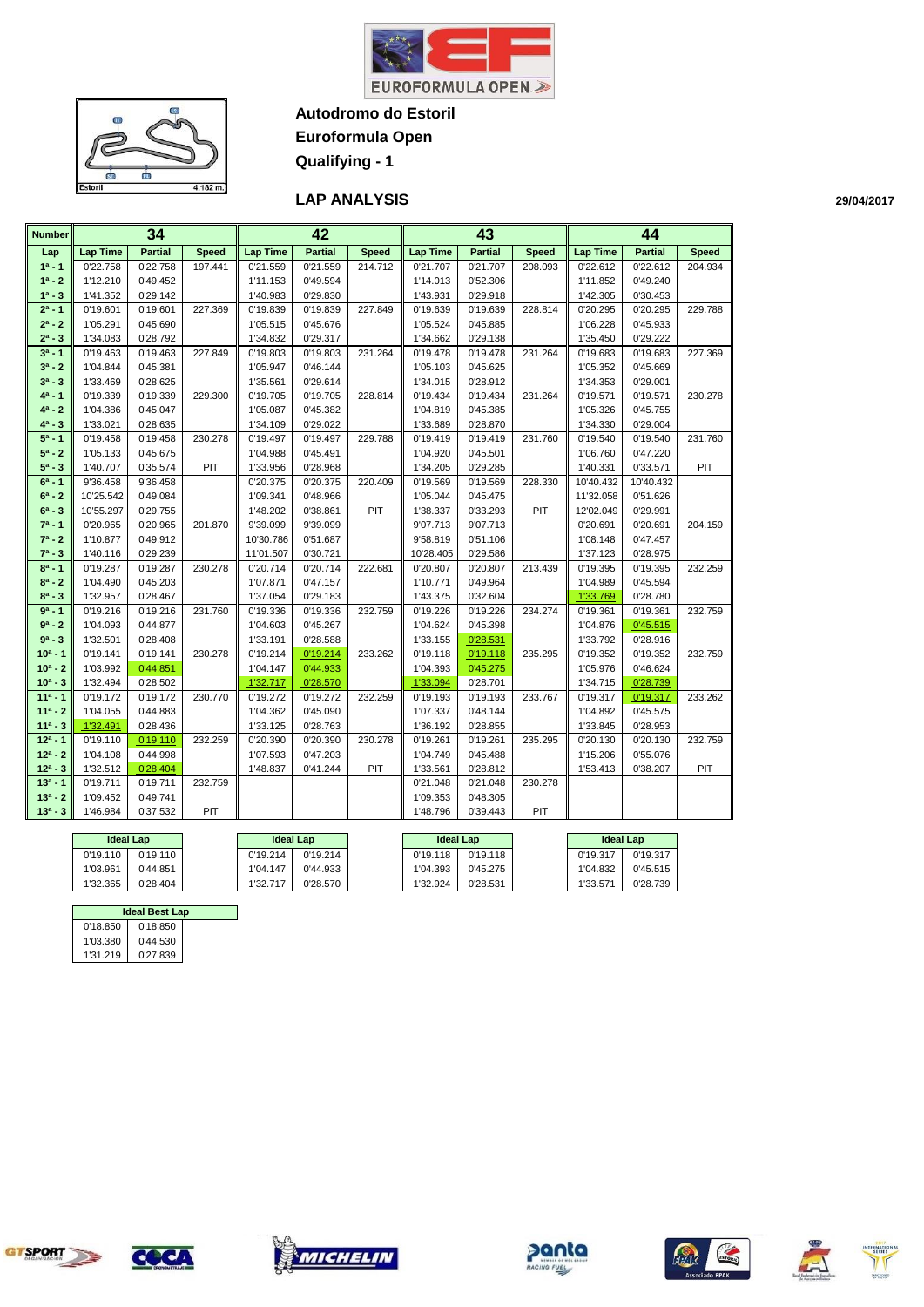



## **Best Sectors Results**

|                 | Sector - 1                | Sector - 2                                 | Sector - 3                       |             | Ideal Lap vs Best Lap |                               |                         |          |                |  |  |
|-----------------|---------------------------|--------------------------------------------|----------------------------------|-------------|-----------------------|-------------------------------|-------------------------|----------|----------------|--|--|
|                 | Ord. Nº Driver            | Time Nº Driver                             | Time Nº Driver                   | <u>Time</u> |                       | Ord. Nº Driver                | Ideal Lap Best Lap Ord. |          |                |  |  |
|                 | <b>10 Harrison Scott</b>  | 18.850 10 Harrison Scott                   | 44.530 10 Harrison Scott         | 27.839      | 1                     | <b>10 Harrison Scott</b>      | 1'31.219                | 1'31.242 |                |  |  |
| 2               | 24 Ameya Vaidyanathan     | 18.930 24 Ameya Vaidyanathan               | 44.651 16 Nikita Troitskiy       | 28.155      | $\mathbf{2}$          | 16 Nikita Troitskiy           | 1'31.863                | 1'32.005 | $\mathbf{2}$   |  |  |
| 3               | 11 Alex Karkosik          | 18.989 14 Tarun Reddy                      | 44.675 19 Yan Leon Shlom         | 28.210      | 3                     | 24 Ameya Vaidyanathan         | 1'31.960                | 1'32.057 | 3              |  |  |
| 4               | 16 Nikita Troitskiy       | 19.033 16 Nikita Troitskiy                 | 44.675 2 Thiago Vivacqua         | 28.231      | 4                     | 2 Thiago Vivacqua             | 1'32.012                | 1'32.060 | 4              |  |  |
| 5               | 17 Devlin De Francesco    | 19.056 2 Thiago Vivacqua                   | 44.679 3 Simo Laaksonen          | 28.303      | 5.                    | 14 Tarun Reddy                | 1'32.103                | 1'32.220 | 6              |  |  |
| 6               | 8 Lodovico Laurini        | 19.073 17 Devlin De Francesco              | 44.740 14 Tarun Reddy            | 28.305      | 6                     | <b>17 Devlin De Francesco</b> | 1'32.139                | 1'32.245 | $\overline{7}$ |  |  |
|                 | 2 Thiago Vivacqua         | 19.102 19 Yan Leon Shlom                   | 44.762 11 Alex Karkosik          | 28.313      | $\overline{7}$        | 19 Yan Leon Shlom             | 1'32.141                | 1'32.141 | 5              |  |  |
| 8               | <b>34 Matheus lorio</b>   | 19.110 34 Matheus Iorio                    | 44.851 17 Devlin De Francesco    | 28.343      | 8                     | 11 Alex Karkosik              | 1'32.188                | 1'32.313 | 8              |  |  |
| 9               | 43 Pedro Cardoso          | 19.118 11 Alex Karkosik                    | 44.886 12 Christian Hahn         | 28.375      | 9                     | <b>34 Matheus lorio</b>       | 1'32.365                | 1'32.491 | 10             |  |  |
| 10              | 14 Tarun Reddy            | 19.123 18 Jannes Fittje                    | 44.893 24 Ameya Vaidyanathan     | 28.379      | 10                    | 18 Jannes Fittje              | 1'32.481                | 1'32.481 | 9              |  |  |
| 11              | 18 Jannes Fittje          | Petru Florescu<br>19.136<br>$\overline{1}$ | 44.913 34 Matheus Iorio          | 28.404      | 11                    | Petru Florescu                | 1'32.525                | 1'32.604 | 11             |  |  |
| 12 <sup>1</sup> | 22 Daniil Pronenko        | 19.165 42 Eliseo Martinez Meroño           | 44.933 1 Petru Florescu          | 28.413      | $12 \,$               | Simo Laaksonen<br>3           | 1'32.571                | 1'32.604 | 12             |  |  |
| 13              | 19 Yan Leon Shlom         | 19.169 3 Simo Laaksonen                    | 45.011 18 Jannes Fittje          | 28.452      | 13                    | 42 Eliseo Martinez Meroño     | 1'32.717                | 1'32.717 | 13             |  |  |
| 14              | Petru Florescu            | 19.199 43 Pedro Cardoso                    | 45.275 43 Pedro Cardoso          | 28.531      | 14                    | 12 Christian Hahn             | 1'32.924                | 1'32.957 | 14             |  |  |
| 15              | 42 Eliseo Martinez Meroño | 19.214 12 Christian Hahn                   | 45.302 42 Eliseo Martinez Meroño | 28.570      | 15                    | 43 Pedro Cardoso              | 1'32.924                | 1'33.094 | 15             |  |  |
| 16              | 12 Christian Hahn         | 19.247 22 Daniil Pronenko                  | 45.456 22 Daniil Pronenko        | 28.635      | 16                    | 22 Daniil Pronenko            | 1'33.256                | 1'33.347 | 16             |  |  |
| 17              | 3 Simo Laaksonen          | 19.257 44 Javier Cobián                    | 45.515 44 Javier Cobián          | 28.739      | 17                    | 8 Lodovico Laurini            | 1'33.440                | 1'33.440 | 17             |  |  |
| 18              | 20 Najiy Ayyad Razak      | 19.277 8 Lodovico Laurini                  | 45.605<br>8 Lodovico Laurini     | 28.762      | 18                    | 44 Javier Cobián              | 1'33.571                | 1'33.769 | 19             |  |  |
| 19              | 44 Javier Cobián          | 19.317 20 Najiy Ayyad Razak                | 45.643 20 Najiy Ayyad Razak      | 28.767      | 19                    | 20 Najiy Ayyad Razak          | 1'33.687                | 1'33.687 | 18             |  |  |













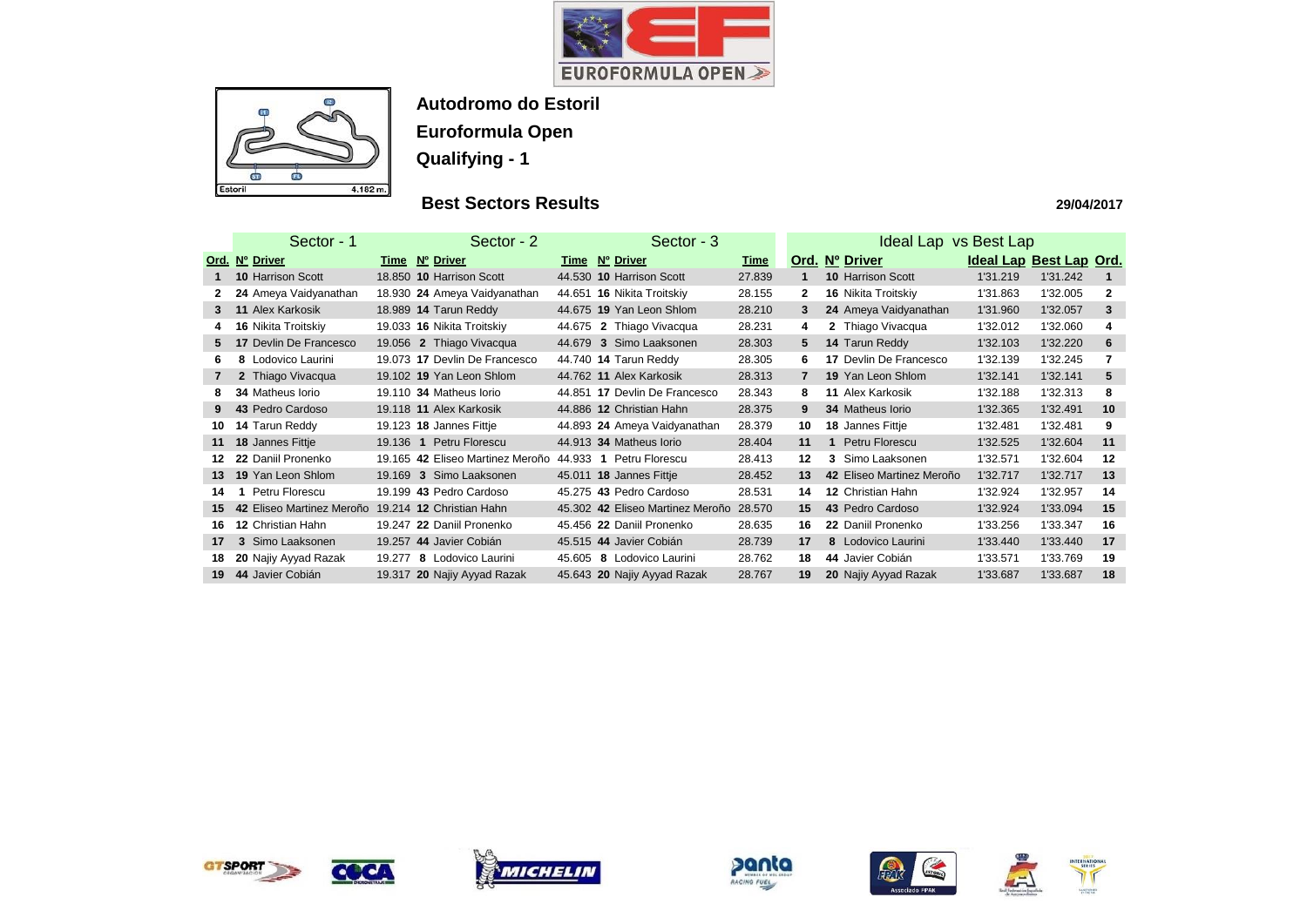



# **Best Top Speeds**

|                |                                 |            |                        |            |              |                 |                |      | <u>Top_1</u> |                   |             | <u>Top_2</u><br><u>Top 3</u> |             |            | <u>Top_4</u> |                   | <u>Top_5</u> |                |             |
|----------------|---------------------------------|------------|------------------------|------------|--------------|-----------------|----------------|------|--------------|-------------------|-------------|------------------------------|-------------|------------|--------------|-------------------|--------------|----------------|-------------|
| Ord.           | <b>Entrant</b><br><b>No</b>     | Nat.       | <b>Driver</b>          | <u>Nat</u> | Cat.         | <u>Cla.</u>     | <u>Chassis</u> | Team | <u>Km/h</u>  | Lap               | <u>Km/h</u> | <b>Lap</b>                   | <u>Km/h</u> | <b>Lap</b> | Km/h         | <u>Lap</u>        | Km/h         | Lap            | <u>Avg.</u> |
|                | 10 RP Motorsport                | <b>ITA</b> | <b>Harrison Scott</b>  | <b>GBR</b> |              |                 | Dallara F312   |      | 238.938      | 13                | 237.885     | 11                           | 237.885     | 12         | 235.294      | 10                | 234.783      | 6              | 236.957     |
|                | <b>RP Motorsport</b>            | <b>ITA</b> | Alex Karkosik          | <b>POL</b> | R            | 1º              | Dallara F312   |      | 238.411      | 13                | 237.885     |                              | 237.363     | 12         | 236.842      | 10                | 234.273      | 14             | 236.955     |
| 3              | <b>RP Motorsport</b><br>8       | <b>ITA</b> | Lodovico Laurini       | <b>ITA</b> | R.           | $2^{\circ}$     | Dallara F312   |      | 236.842      | 11                | 234.273     | 10                           | 232.759     | 9          | 231.760      | 5                 | 230.277      | $\overline{4}$ | 233.182     |
| 4              | Campos Racing                   | <b>ESP</b> | Thiago Vivacqua        | <b>BRA</b> |              |                 | Dallara F312   |      | 235.808      | 13                | 235.294     | 10                           | 234.783     |            | 234.783      | 12                | 232.258      | 9              | 234.585     |
| 5              | <b>Fortec Motorsports</b><br>19 | <b>GBR</b> | Yan Leon Shlom         | <b>RUS</b> | R.           | $3^{\circ}$     | Dallara F312   |      | 235.808      | 13                | 233.766     | 11                           | 233.766     | 12         | 232.258      | 10                | 228.814      |                | 232.882     |
| 6              | 22 BVM Racing                   | <b>ITA</b> | Daniil Pronenko        | <b>RUS</b> |              |                 | Dallara F312   |      | 235.294      | 10                | 234.783     |                              | 234.783     | 12         | 234.273      | 9                 | 233.766      | 8              | 234.580     |
| $\overline{7}$ | 43 RACE                         | <b>ESP</b> | Pedro Cardoso          | <b>BRA</b> |              |                 | Dallara F312   |      | 235.294      | 11                | 235.294     | 13                           | 234.273     | 10         | 233.766      | $12 \overline{ }$ | 231.760      | 6              | 234.077     |
| 8              | <b>Fortec Motorsports</b><br>20 | <b>GBR</b> | Najiy Ayyad Razak      | <b>MYS</b> | R.           | 40              | Dallara F312   |      | 234.783      |                   | 233.261     | 10                           | 233.261     | 12         | 233.261      | 13                | 230.769      | 5              | 233.067     |
| 9              | <b>Carlin Motorsport</b><br>24  | <b>GBR</b> | Ameya Vaidyanathan     | <b>IND</b> |              |                 | Dallara F312   |      | 234.783      | $\mathbf{Q}$      | 234.273     | 10                           | 233.766     | 12         | 233.261      | 11                | 232.258      | 8              | 233.668     |
| 10             | 12 Drivex School                | <b>ESP</b> | Christian Hahn         | <b>BRA</b> |              |                 | Dallara F312   |      | 234.273      | 10                | 233.766     | 9                            | 233.261     | 12         | 232.759      | 11                | 230.769      | 5              | 232.966     |
| 11             | <b>Carlin Motorsport</b><br>14  | <b>GBR</b> | <b>Tarun Reddy</b>     | <b>IND</b> | $\mathsf{R}$ | $5^{\circ}$     | Dallara F312   |      | 234.273      | 10                | 233.261     | 11                           | 233.261     | 12         | 232.258      | 9                 | 231.263      | 6              | 232.863     |
| 12             | <b>Campos Racing</b><br>3       | <b>ESP</b> | Simo Laaksonen         | <b>FIN</b> | R            | 6°              | Dallara F312   |      | 233.766      | 10                | 233.261     | 12                           | 232.759     | 11         | 232.258      | 13                | 231.760      | 9              | 232.761     |
| 13             | 16 Drivex School                | <b>ESP</b> | Nikita Troitskiy       | <b>RUS</b> | R            | $7^\circ$       | Dallara F312   |      | 233.766      | .5                | 233.261     | 9                            | 233.261     | 10         | 233.261      | 11                | 232.258      | 8              | 233.162     |
| 14             | 17 Carlin Motorsport            | <b>GBR</b> | Devlin De Francesco    | CAN        | R            | 8°              | Dallara F312   |      | 233.766      | 13                | 233.766     | 14                           | 232.759     | 10         | 232.759      | 11                | 232.759      | 12             | 233.162     |
| 15             | <b>Fortec Motorsports</b><br>18 | <b>GBR</b> | Jannes Fittje          | <b>DEU</b> | $\mathsf{R}$ | 9º              | Dallara F312   |      | 233.766      | 13                | 232.759     | 11                           | 232.759     | 12         | 231.263      | 5                 | 231.263      | 10             | 232.362     |
| 16             | 42 RACE                         | <b>ESP</b> | Eliseo Martinez Meroño | <b>ESP</b> | R            | $10^{\circ}$    | Dallara F312   |      | 233.261      |                   | 232.759     | 10                           | 232.258     | 12         | 231.263      | 4                 | 230.277      | 13             | 231.964     |
| 17             | <b>RACE</b><br>44               | <b>ESP</b> | Javier Cobián          | <b>ESP</b> | R            | 11 <sup>°</sup> | Dallara F312   |      | 233.261      | $12 \overline{ }$ | 232.759     | 10                           | 232.759     | 11         | 232.759      | 13                | 232.258      | 9              | 232.759     |
| 18             | 34 Campos Racing                | <b>ESP</b> | Matheus lorio          | <b>BRA</b> |              |                 | Dallara F312   |      | 232.759      | 14                | 232.258     | 13                           | 231.760     | 10         | 230.769      | 12                | 230.277      | 9              | 231.565     |
| 19             | <b>Campos Racing</b>            | <b>ESP</b> | Petru Florescu         | <b>ROU</b> | R            | $12^{\circ}$    | Dallara F312   |      | 231.263      |                   | 231.263     | 12                           | 230.769     | 10         | 230.277      | 9                 | 228.814      | 5              | 230.477     |













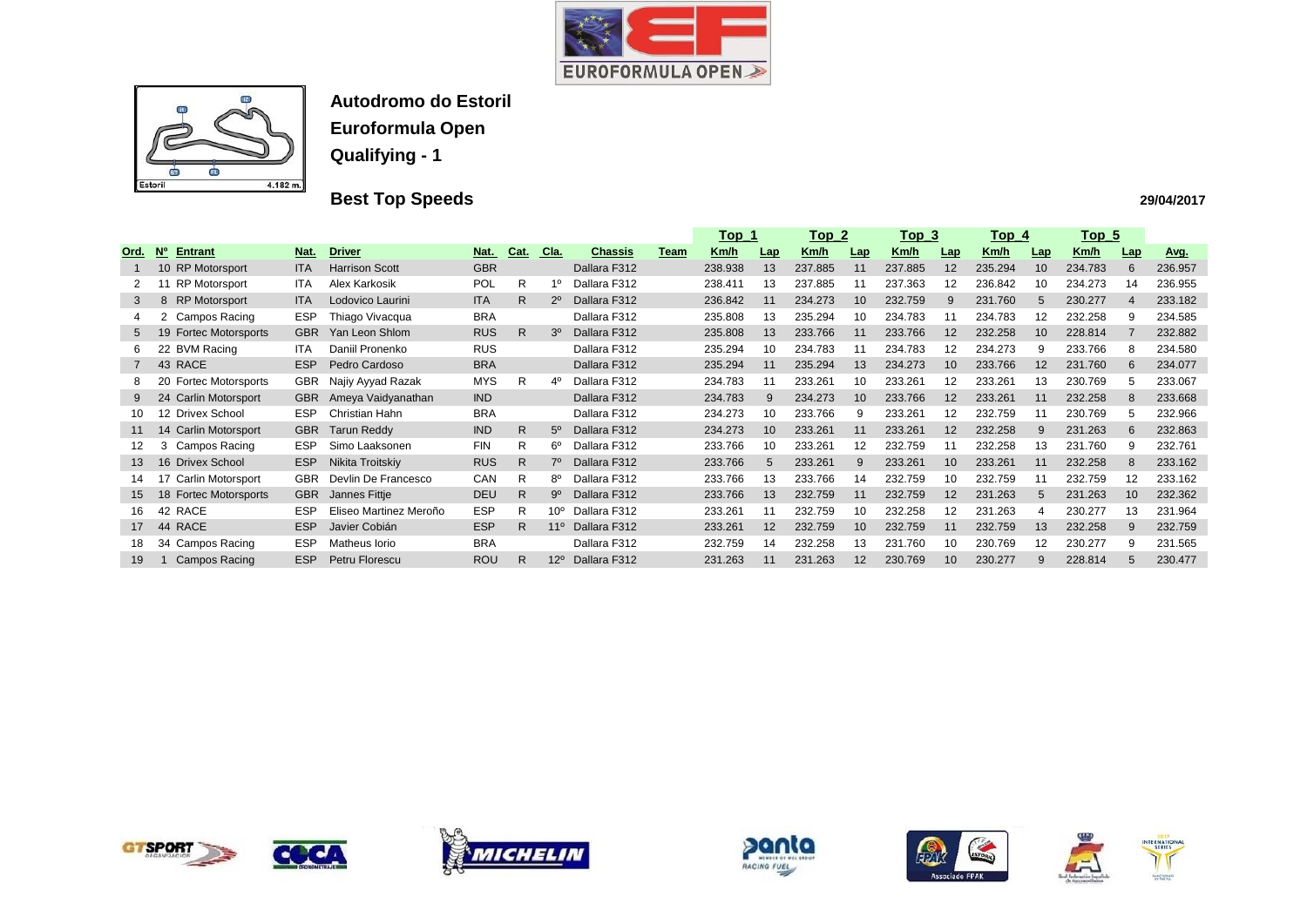



# **Fastest Lap Sequence**

| Time of Day | <b>Session Time</b> | N <sub>o</sub>  | <b>Entrant</b>           | Nat.       | <b>Driver</b>         | Nat.       | Cat.         | <b>Chassis</b> | <u>Team</u>          | <u>Time</u> | Km/h    | <u>Lap</u>     |
|-------------|---------------------|-----------------|--------------------------|------------|-----------------------|------------|--------------|----------------|----------------------|-------------|---------|----------------|
| 9:03'36.112 | 3'26.996            | 24              | Carlin Motorsport        | <b>GBR</b> | Ameya Vaidyanathan    | <b>IND</b> |              | Dallara F312   | Carlin Motorsport    | 1'38.283    | 153.182 | 2              |
| 9:05'10.204 | 5'01.121            | 24              | Carlin Motorsport        | <b>GBR</b> | Ameya Vaidyanathan    | <b>IND</b> |              | Dallara F312   | Carlin Motorsport    | 1'34.125    | 159.949 | -3             |
| 9:05'12.139 | 5'02.961            | 17              | Carlin Motorsport        | <b>GBR</b> | Devlin De Francesco   | CAN        | - R          | Dallara F312   | Carlin Motorsport    | 1'34.097    | 159.997 | 3              |
| 9:06'18.392 | 6'09.310            | 34              | Campos Racing            | <b>ESP</b> | Matheus Iorio         | <b>BRA</b> |              | Dallara F312   | Campos Racing        | 1'34.083    | 160.020 | 3              |
| 9:06'43.319 | 6'34.217            | 24              | Carlin Motorsport        | <b>GBR</b> | Ameya Vaidyanathan    | IND        |              | Dallara F312   | Carlin Motorsport    | 1'33.096    | 161.717 | 4              |
| 9:07'48.224 | 7'39.121            |                 | 2 Campos Racing          | <b>ESP</b> | Thiago Vivacqua       | <b>BRA</b> |              | Dallara F312   | Campos Racing        | 1'33.079    | 161.746 | -4             |
| 9:08'18.485 | 8'09.375            | 17              | <b>Carlin Motorsport</b> | <b>GBR</b> | Devlin De Francesco   | CAN        | R.           | Dallara F312   | Carlin Motorsport    | 1'33.035    | 161.823 | -5             |
| 9:09'16.106 | 9'06.806            | 16              | Drivex School            | <b>ESP</b> | Nikita Troitskiy      | <b>RUS</b> | $\mathsf{R}$ | Dallara F312   | Drivex School        | 1'32.959    | 161.955 | $\overline{4}$ |
| 9:09'21.006 | 9'11.752            | 2               | Campos Racing            | <b>ESP</b> | Thiago Vivacqua       | <b>BRA</b> |              | Dallara F312   | Campos Racing        | 1'32.631    | 162.529 | -5             |
| 9:10'33.227 | 10'24.096           | 10 <sup>°</sup> | <b>RP Motorsport</b>     | <b>ITA</b> | <b>Harrison Scott</b> | <b>GBR</b> |              | Dallara F312   | <b>RP Motorsport</b> | 1'32.451    | 162.845 | -5             |
| 9:13'41.540 | 13'32.481           | 10              | <b>RP Motorsport</b>     | ITA        | <b>Harrison Scott</b> | <b>GBR</b> |              | Dallara F312   | <b>RP Motorsport</b> | 1'32.236    | 163.225 | -7             |
| 9:25'47.445 | 25'38.164           | 16              | Drivex School            | <b>ESP</b> | Nikita Troitskiy      | <b>RUS</b> | R            | Dallara F312   | Drivex School        | 1'32.005    | 163.635 | - 8            |
| 9:26'00.494 | 25'51.334           | 10              | <b>RP Motorsport</b>     | <b>ITA</b> | <b>Harrison Scott</b> | <b>GBR</b> |              | Dallara F312   | <b>RP Motorsport</b> | 1'31.242    | 165.003 | 11             |



COCA







| Time     | Km/h    | <b>Lap</b> |
|----------|---------|------------|
| 1'38.283 | 153.182 | 2          |
| 1'34.125 | 159.949 | 3          |
| 1'34.097 | 159.997 | 3          |
| 1'34.083 | 160.020 | 3          |
| 1'33.096 | 161.717 | 4          |
| 1'33.079 | 161 746 | 4          |
| 1'33.035 | 161.823 | 5          |
| 1'32.959 | 161.955 | 4          |
| 1'32.631 | 162.529 | 5          |
| 1'32.451 | 162.845 | 5          |
| 1'32.236 | 163.225 | 7          |
| 1'32.005 | 163.635 | 8          |
| 1'31.242 | 165.003 | 11         |